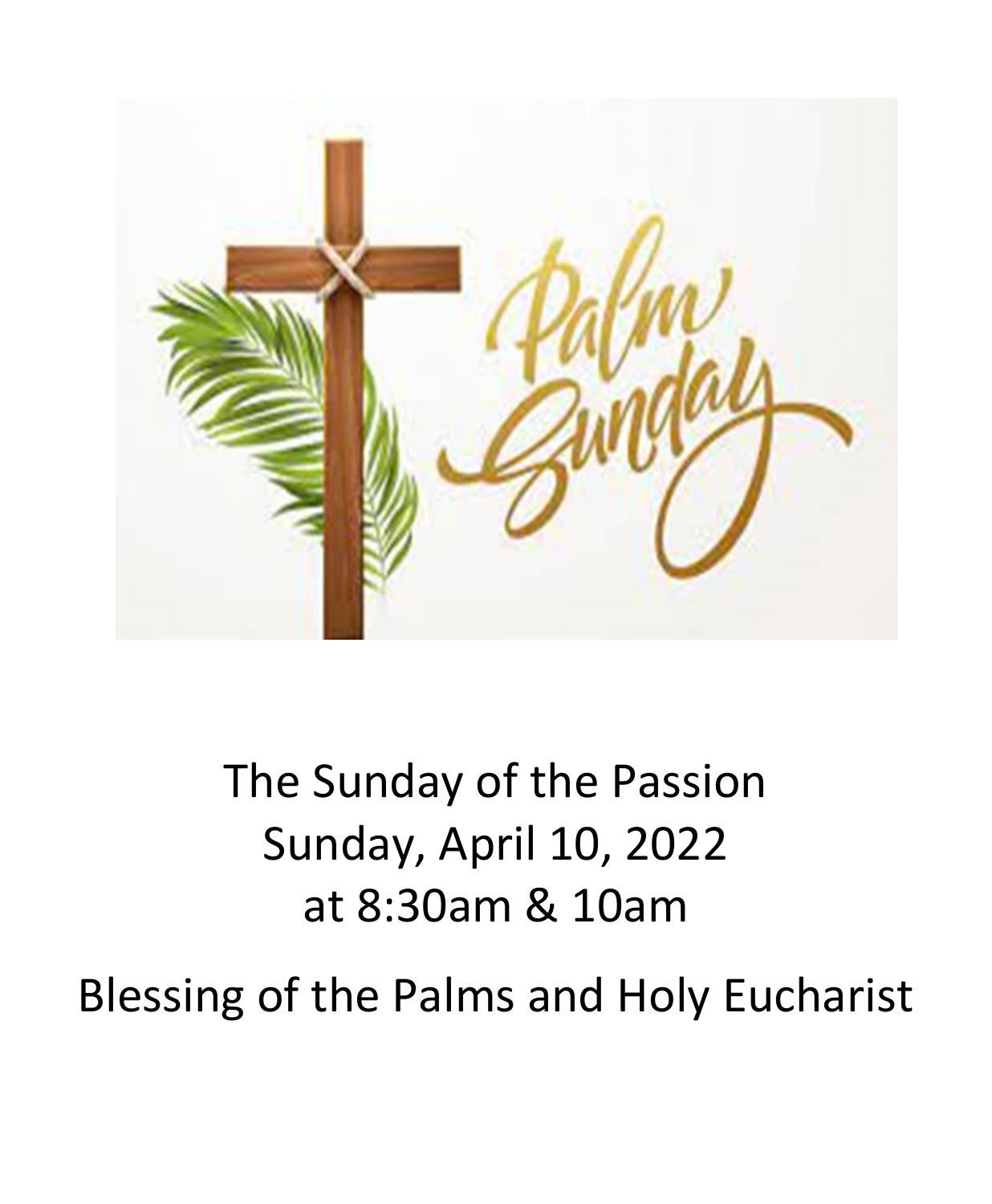# Trinity Memorial Church *An Episcopal Church in the Diocese of Central New York*

*and a Jubilee Ministry Center*

44 Main Street, Binghamton, NY 13905 Phone: 607-723-3593; Fax: 607-724-6945 Church E-mail: trinity@trinitymemorial.org; Website: www.trinitymemorial.org

The Rev. Glenn Mahaffey, *Priest* Timothy E. Smith, *Organist & Choirmaster* 

#### **All are welcome!**

Trinity Memorial Church is **handicapped accessible**. Enter through the glass doors on Oak Street. A **lift** to the sanctuary level is available in the far corner of the gym. **Accessible restrooms** with a **changing station** are located in the Hoyt Room through the large double doors on the right of the sanctuary. **Hearing assistive devices** & **large print bulletins** are available. Please speak with an usher. **Parents** are welcome to use the Children's Corner in the Hoyt Room.

**Visitors** are invited to sign our guest book at the entrance to the church. Please join us in the Hoyt Room for **coffee hour** after worship.

**Our Mission:** *To serve Christ passionately through self, family, parish and community.*  **Our Identity:** *A diverse people responding to God through worship and music, friendship and formation, generosity and service.*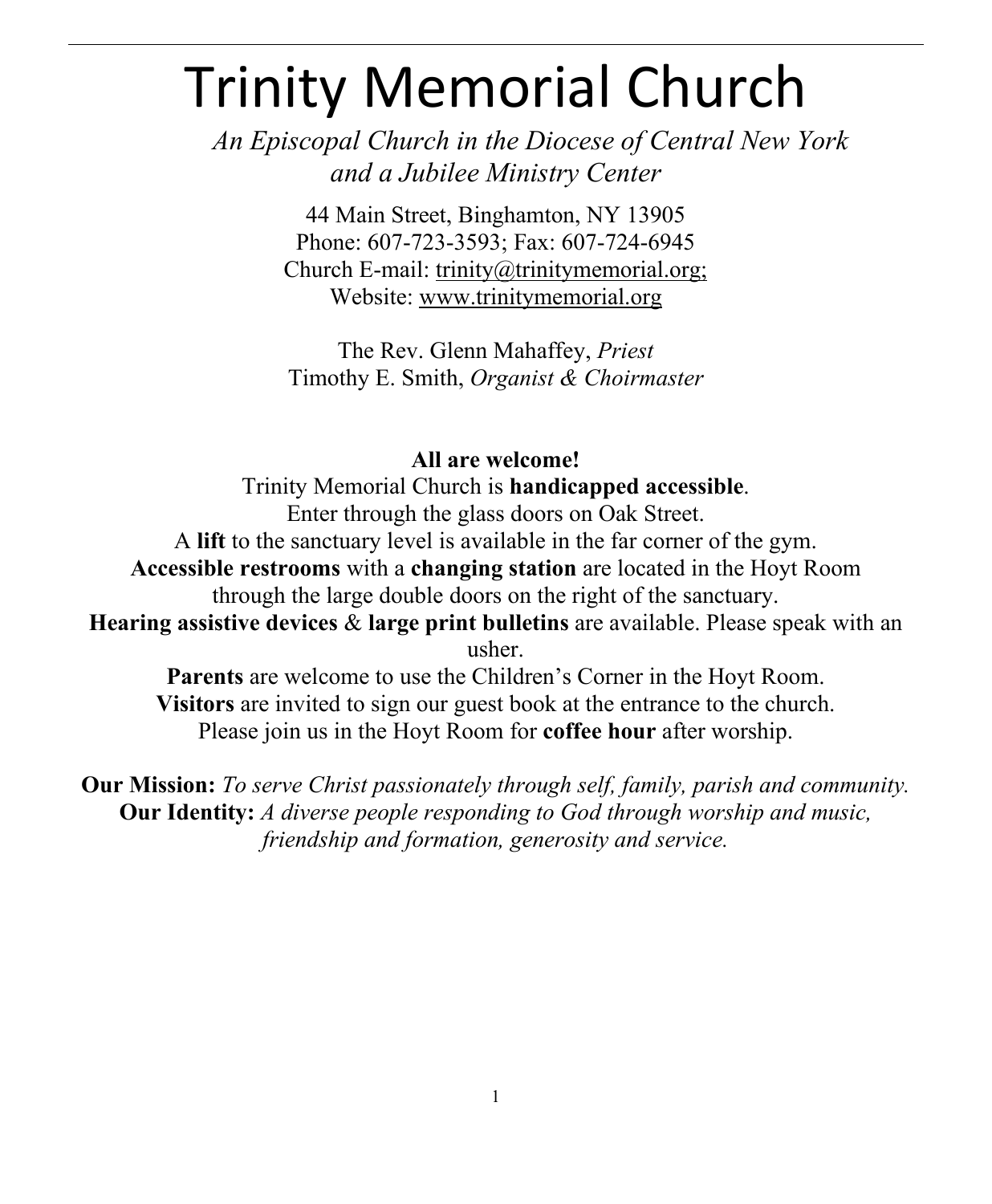## **The Liturgy of the Palms**

#### **Prelude** Lift Up Your Heads Alexandre Guilmant

*Priest Blessed is the King who comes in the name of the Lord: People Peace in heaven and glory in the highest. Priest Let us pray.* Assist us mercifully with your help, O Lord God of our salvation,

that we may enter with joy upon the contemplation of those mighty acts, whereby you have given us life and immortality; through Jesus Christ our Lord. *Amen.*

*Priest* The Holy Gospel of our Lord Jesus Christ according to Luke. *People Glory to you, Lord Christ***.**

#### **The Holy Gospel: Luke 19:28-40**

After telling a parable to the crowd at Jericho, Jesus went on ahead, going up to Jerusalem. When he had come near Bethphage and Bethany, at the place called the Mount of Olives, he sent two of the disciples, saying, "Go into the village ahead of you, and as you enter it you will find tied there a colt that has never been ridden. Untie it and bring it here. If anyone asks you, 'Why are you untying it?' just say this, 'The Lord needs it.' "So those who were sent departed and found it as he had told them. As they were untying the colt, its owners asked them, "Why are you untying the colt?" They said, "The Lord needs it." Then they brought it to Jesus; and after throwing their cloaks on the colt, they set Jesus on it. As he rode along, people kept spreading their cloaks on the road. As he was now approaching the path down from the Mount of Olives, the whole multitude of the disciples began to praise God joyfully with a loud voice for all the deeds of power that they had seen, saying,

"Blessed is the king who comes in the name of the Lord!

Peace in heaven, and glory in the highest heaven!"

Some of the Pharisees in the crowd said to him, "Teacher, order your disciples to stop." He answered, "I tell you, if these were silent, the stones would shout out."

*Priest* The Gospel of the Lord. *People Praise to you, Lord Christ.*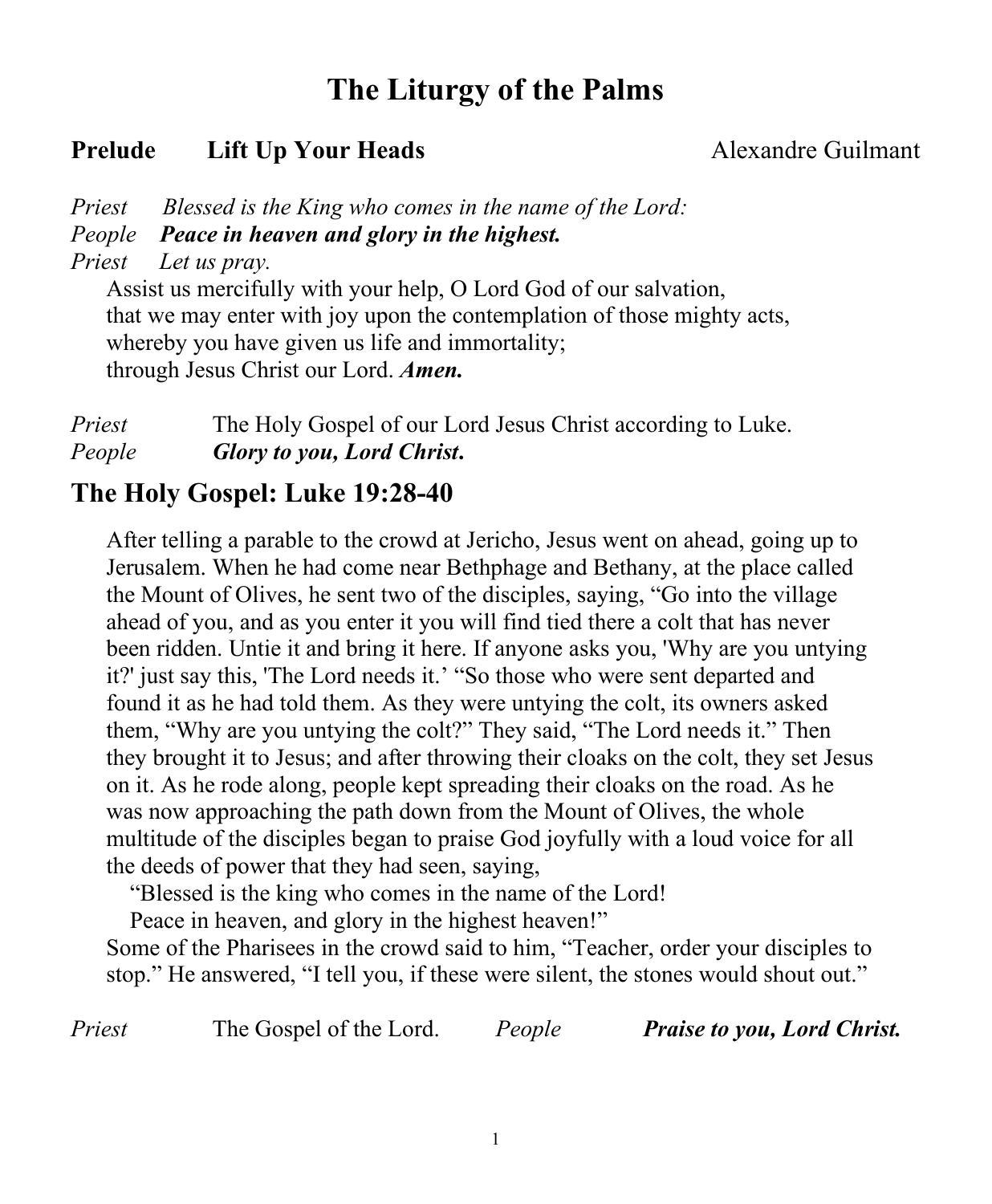## **Blessing of the Palms**

| Priest | The Lord be with you.                      |
|--------|--------------------------------------------|
| People | And also with you.                         |
| Priest | Let us give thanks to the Lord our God.    |
| People | It is right to give our thanks and praise. |
| Priest |                                            |

It is right to praise you, Almighty God, for the acts of love

by which you have redeemed us through your Son Jesus Christ our Lord. On this day he entered the holy city of Jerusalem in triumph,

and was proclaimed as King of kings by those who spread their garments and branches of palm along his way.

Let these branches be for us signs of his victory,

and grant that we who bear them in his name may ever hail him as our King, and follow him in the way that leads to eternal life; who lives and reigns in glory with you and the Holy Spirit, now and forever. *Amen***.**

| Anthem | <b>Hosanna to the Son of David</b>                                              | Tomas Luis da Vittoria |
|--------|---------------------------------------------------------------------------------|------------------------|
|        | Hosanna to the Son of David. Blessed is he that cometh in the name of the Lord. |                        |
|        | Hosanna in the highest.                                                         |                        |

#### **At the Procession**

| Choir            | Let us go forth in peace.   |
|------------------|-----------------------------|
| People and Choir | In the name of Christ. Amen |

*You may follow the Cross in procession around the nave.*

| Hymn 154 | All Glory, Laud, and Honor                                       | Valet will ich dir geben |
|----------|------------------------------------------------------------------|--------------------------|
| Refrain: | All glory, laud, and honor to thee, Redeemer, King!              |                          |
|          | to whom the lips of children made sweet hosannas ring.           |                          |
| 1.       | Thou art the King of Israel, thou David's royal Son,             |                          |
|          | Who in the Lord's Name comest, the King and Blessed One.         |                          |
|          | 2. The company of angels is praising thee on high:               |                          |
|          | And we with all creation in chorus make reply.                   |                          |
|          | 3. The people of the Hebrews with palms before thee went:        |                          |
|          | Our praise and prayers and anthems before thee we present.       |                          |
|          | 4. To thee before thy passion they sing their hymns of praise:   |                          |
|          | To thee, now high exalted, our melody we raise.                  |                          |
|          | 5. Thou didst accept their praises; accept the prayers we bring, |                          |
|          | Who in all good delightest, thou good and gracious King.         |                          |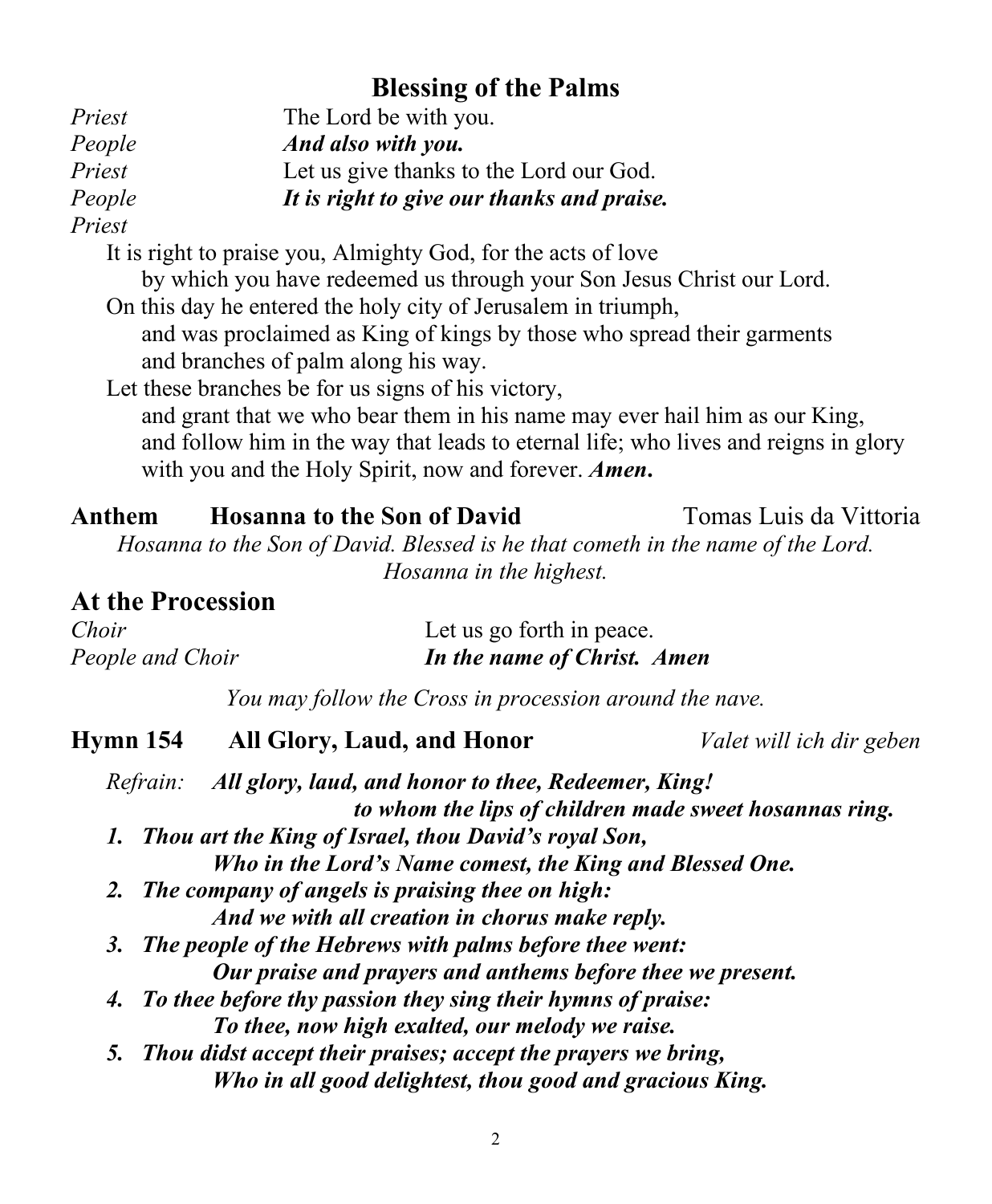## **The Liturgy of the Word**

*Priest* The Lord be with you.

*People And also with you.*

*Priest* Let us pray.

Almighty and ever living God, in your tender love for the human race you sent your Son our Savior Jesus Christ to take upon him our nature, and to suffer death upon the cross, giving us the example of his great humility: Mercifully grant that we may walk in the way of his suffering, and also share in his resurrection; through Jesus Christ our Lord, who lives and reigns with you and the Holy Spirit, one God, for ever and ever. *Amen.*

## **The First Reading: Isaiah 50:4-9a**

The Lord GOD has given me the tongue of a teacher, that I may know how to sustain the weary with a word. Morning by morning he wakens- wakens my ear to listen as those who are taught. The Lord GOD has opened my ear, and I was not rebellious, I did not turn backward. I gave my back to those who struck me, and my cheeks to those who pulled out the beard; I did not hide my face from insult and spitting. The Lord GOD helps me; therefore I have not been disgraced; therefore, I have set my face like flint, and I know that I shall not be put to shame; he who vindicates me is near. Who will contend with me? Let us stand up together. Who are my adversaries? Let them confront me. It is the Lord GOD who helps me; who will declare me guilty?

*Lector* The Word of the Lord. *People Thanks be to God.*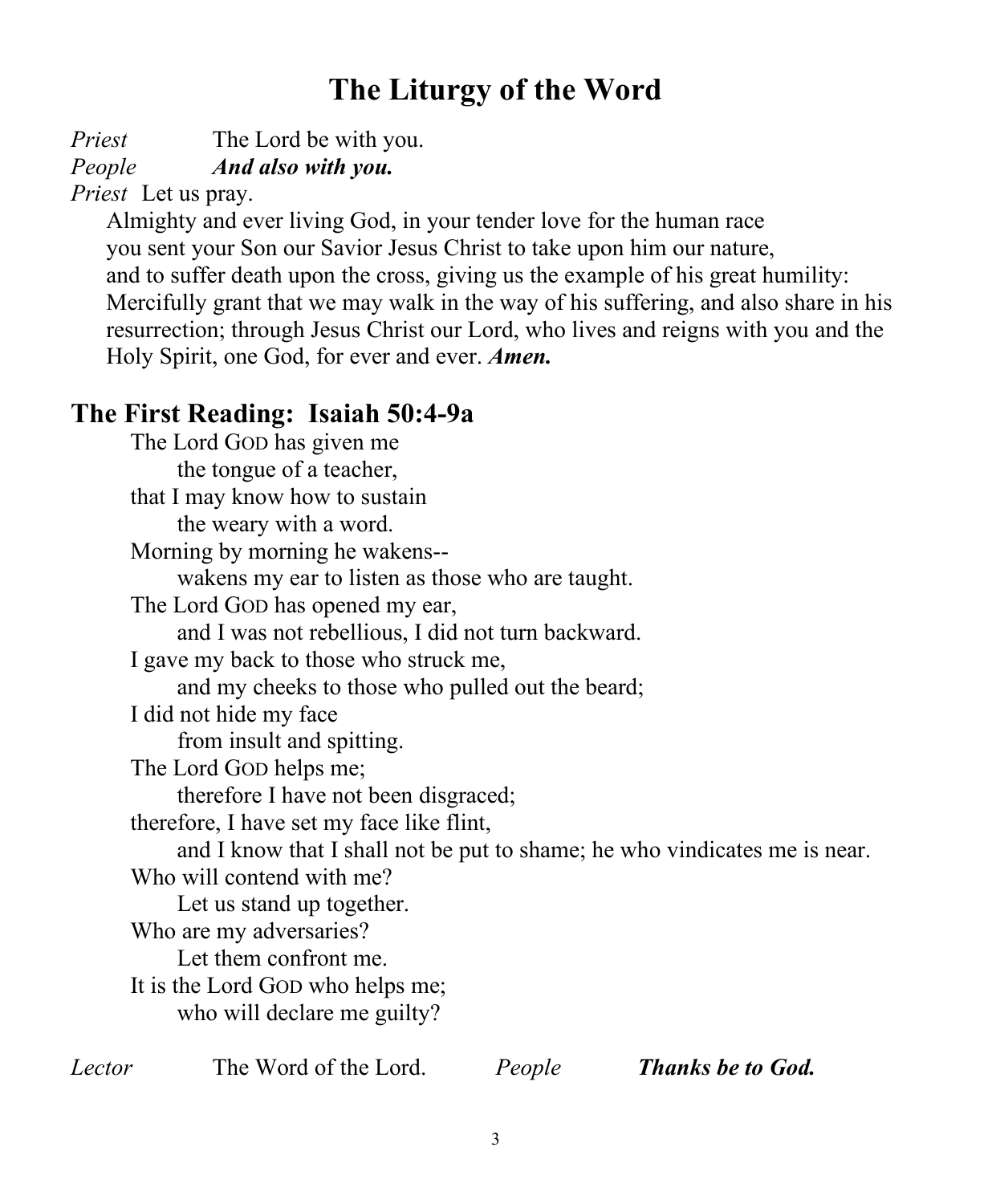9 Have mercy on me, O Lord, for I am in trouble; \* my eye is consumed with sorrow, and also, my throat and my belly. 10 For my life is wasted with grief, and my years with sighing; \* my strength fails me because of affliction, and my bones are consumed. 11 I have become a reproach to all my enemies and even to my neighbors, a dismay to those of my acquaintance; \* when they see me in the street they avoid me. 12 I am forgotten like a dead man, out of mind; \* I am as useless as a broken pot. 13 For I have heard the whispering of the crowd; fear is all around; \* they put their heads together against me; they plot to take my life. 14 But as for me, I have trusted in you, O Lord. \* I have said, "You are my God. 15 My times are in your hand; \* rescue me from the hand of my enemies, and from those who persecute me. 16 Make your face to shine upon your servant, \* and in your loving-kindness save me."

#### **The Second Reading: Philippians 2:5-11**

Let the same mind be in you that was in Christ Jesus, who, though he was in the form of God, did not regard equality with God as something to be exploited, but emptied himself, taking the form of a slave, being born in human likeness. And being found in human form,

he humbled himself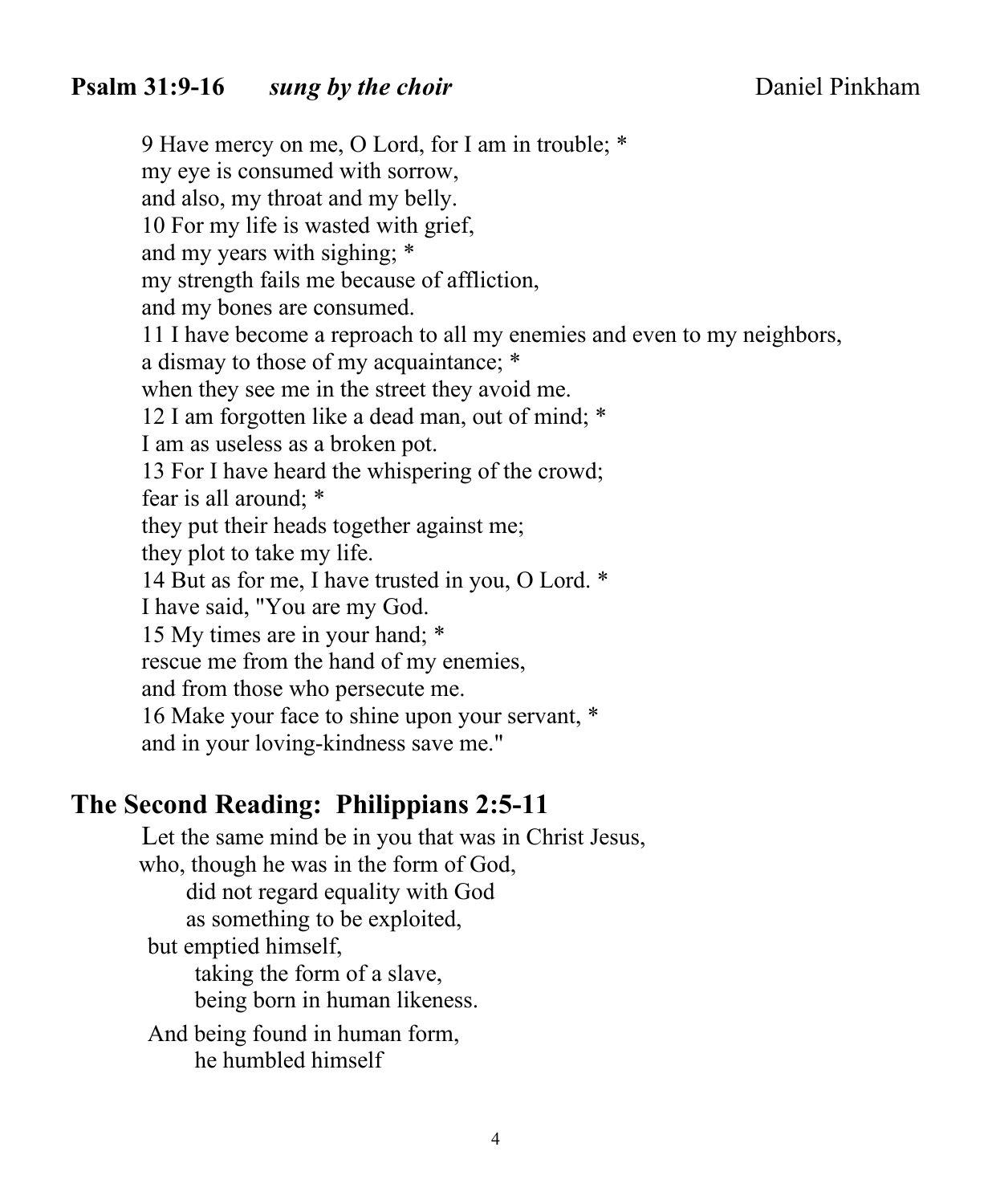|        | and became obedient to the point of death--<br>even death on a cross.<br>Therefore God also highly exalted him |        |                          |  |
|--------|----------------------------------------------------------------------------------------------------------------|--------|--------------------------|--|
|        | and gave him the name<br>that is above every name,                                                             |        |                          |  |
|        | so that at the name of Jesus<br>every knee should bend,<br>in heaven and on earth and under the earth,         |        |                          |  |
|        | and every tongue should confess<br>that Jesus Christ is Lord,<br>to the glory of God the Father.               |        |                          |  |
| Lector | The Word of the Lord.                                                                                          | People | <b>Thanks be to God.</b> |  |

**Hymn 156 Ride On, Ride On in Majesty** *The King's Majesty*

## *(The congregation is seated.)* **The Passion of Our Lord Jesus Christ According to Luke 23:1-49**

 $T$ he assembly of the elders of the people rose as a body and brought Jesus before Pilate. They began to accuse him, saying, "We found this man perverting our nation, forbidding us to pay taxes to the emperor, and saying that he himself is the Messiah, a king." Then Pilate asked him, "Are you the king of the Jews?" He answered, "You say so." Then Pilate said to the chief priests and the crowds, "I find no basis for an accusation against this man." But they were insistent and said, "He stirs up the people by teaching throughout all Judea, from Galilee where he began even to this place."

When Pilate heard this, he asked whether the man was a Galilean. And when he learned that he was under Herod's jurisdiction, he sent him off to Herod, who was himself in Jerusalem at that time. When Herod saw Jesus, he was very glad, for he had been wanting to see him for a long time, because he had heard about him and was hoping to see him perform some sign. He questioned him at some length, but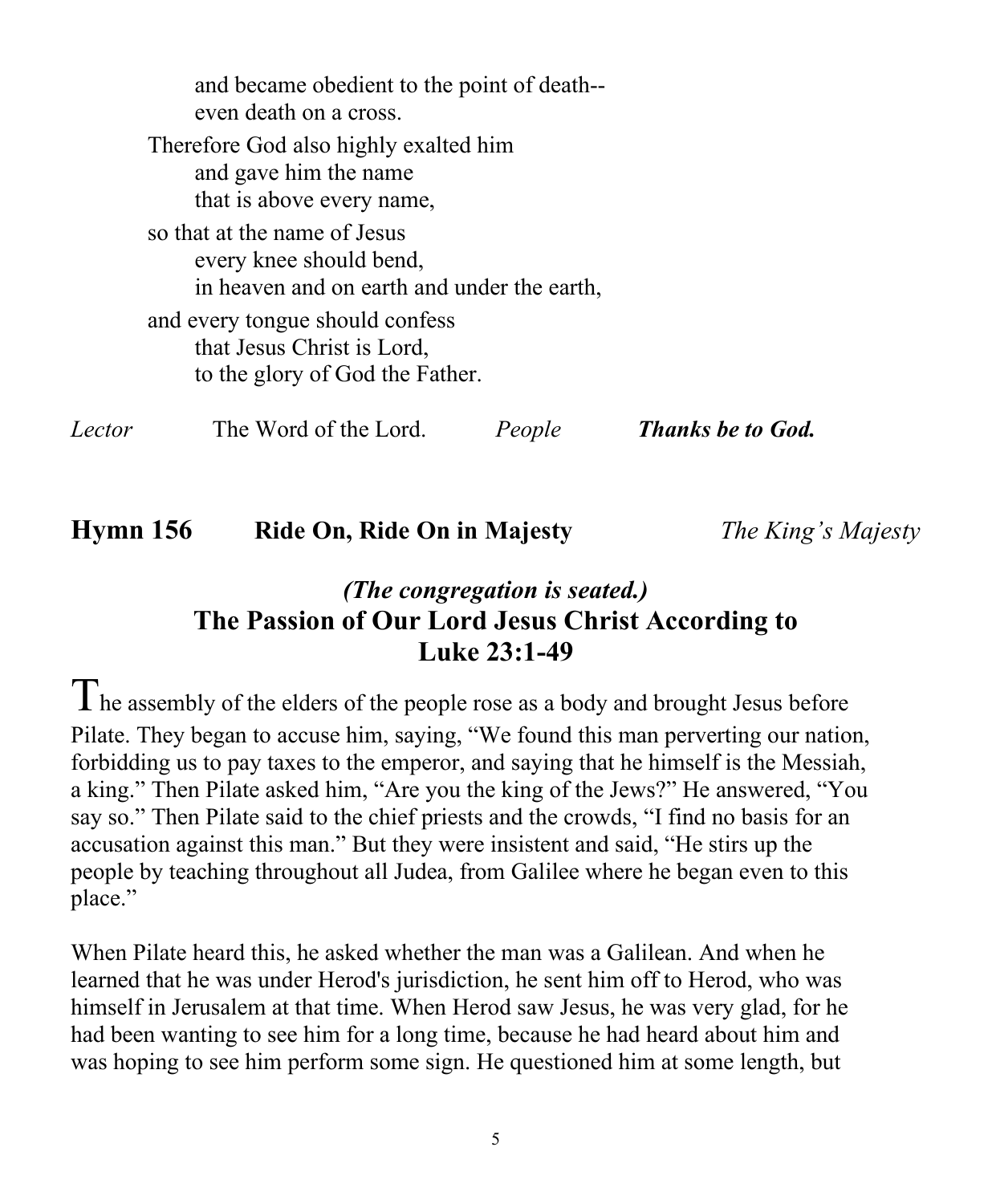Jesus gave him no answer. The chief priests and the scribes stood by, vehemently accusing him. Even Herod with his soldiers treated him with contempt and mocked him; then he put an elegant robe on him, and sent him back to Pilate. That same day Herod and Pilate became friends with each other; before this they had been enemies.

Pilate then called together the chief priests, the leaders, and the people, and said to them, "You brought me this man as one who was perverting the people; and here I have examined him in your presence and have not found this man guilty of any of your charges against him. Neither has Herod, for he sent him back to us. Indeed, he has done nothing to deserve death. I will therefore have him flogged and release him."

Then they all shouted out together, "Away with this fellow! Release Barabbas for us!" (This was a man who had been put in prison for an insurrection that had taken place in the city, and for murder.) Pilate, wanting to release Jesus, addressed them again; but they kept shouting, "Crucify, crucify him!" A third time he said to them, "Why, what evil has he done? I have found in him no ground for the sentence of death; I will therefore have him flogged and then release him." But they kept urgently demanding with loud shouts that he should be crucified; and their voices prevailed. So Pilate gave his verdict that their demand should be granted. He released the man they asked for, the one who had been put in prison for insurrection and murder, and he handed Jesus over as they wished.

As they led him away, they seized a man, Simon of Cyrene, who was coming from the country, and they laid the cross on him, and made him carry it behind Jesus. A great number of the people followed him, and among them were women who were beating their breasts and wailing for him. But Jesus turned to them and said, "Daughters of Jerusalem, do not weep for me, but weep for yourselves and for your children. For the days are surely coming when they will say, 'Blessed are the barren, and the wombs that never bore, and the breasts that never nursed.' Then they will begin to say to the mountains, 'Fall on us'; and to the hills, 'Cover us.' For if they do this when the wood is green, what will happen when it is dry?"

Two others also, who were criminals, were led away to be put to death with him. When they came to the place that is called The Skull, they crucified Jesus there with the criminals, one on his right and one on his left. Then Jesus said, "Father, forgive them; for they do not know what they are doing." And they cast lots to divide his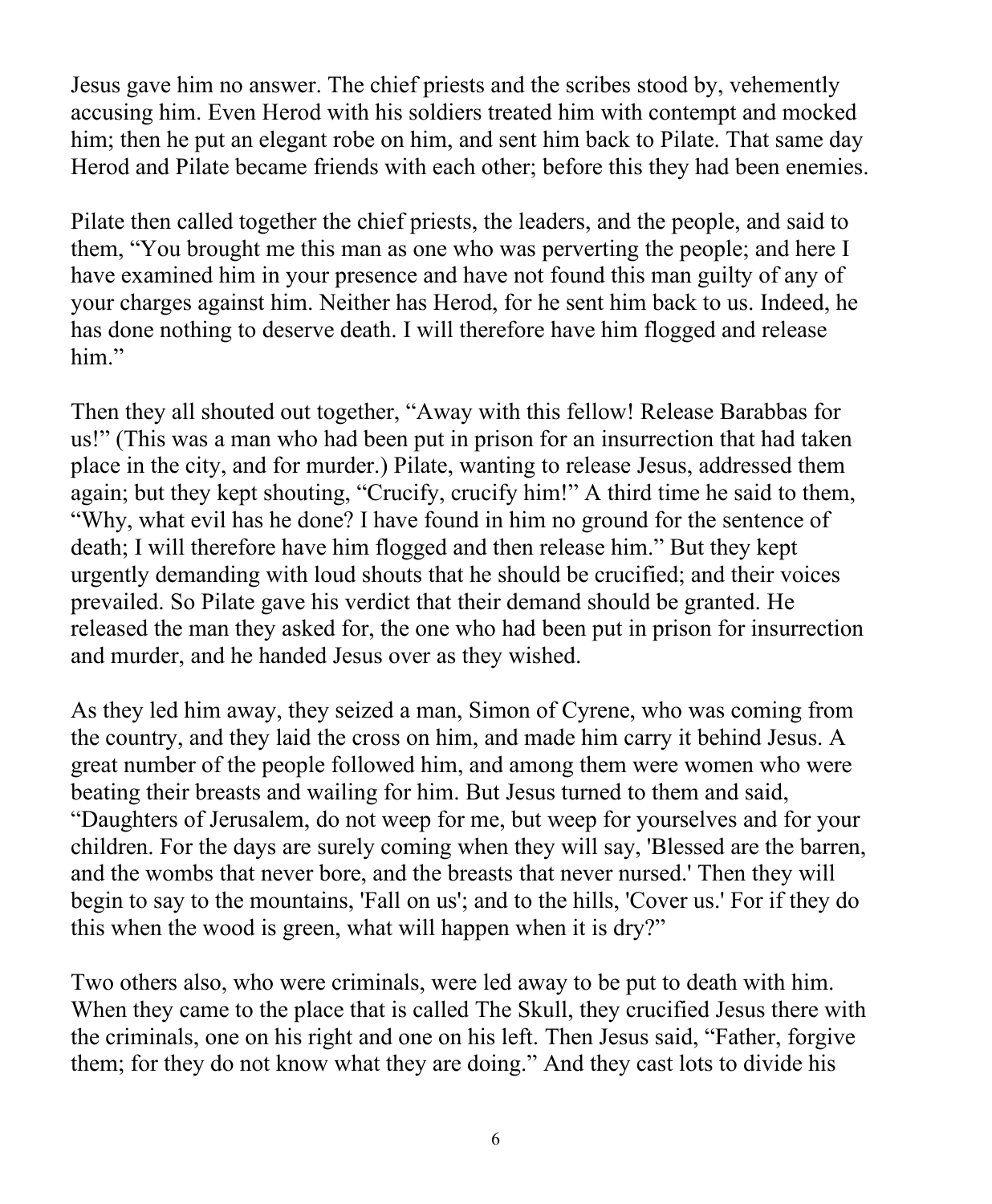clothing. And the people stood by, watching; but the leaders scoffed at him, saying, "He saved others; let him save himself if he is the Messiah of God, his chosen one!" The soldiers also mocked him, coming up and offering him sour wine, and saying, "If you are the King of the Jews, save yourself!" There was also an inscription over him, "This is the King of the Jews."

One of the criminals who were hanged there kept deriding him and saying, "Are you not the Messiah? Save yourself and us!" But the other rebuked him, saying, "Do you not fear God, since you are under the same sentence of condemnation? And we indeed have been condemned justly, for we are getting what we deserve for our deeds, but this man has done nothing wrong." Then he said, "Jesus, remember me when you come into your kingdom." He replied, "Truly I tell you, today you will be with me in Paradise."

It was now about noon, and darkness came over the whole land until three in the afternoon, while the sun's light failed; and the curtain of the temple was torn in two. Then Jesus, crying with a loud voice, said, "Father, into your hands I commend my spirit." Having said this, he breathed his last. When the centurion saw what had taken place, he praised God and said, "Certainly this man was innocent." And when all the crowds who had gathered there for this spectacle saw what had taken place, they returned home, beating their breasts. But all his acquaintances, including the women who had followed him from Galilee, stood at a distance, watching these things.

#### *Silence*

## Anthem Cantique de Jean Racine **Cantique de Jean Racine** Gabriel Faure *The Trinity Ringers*

## **Sermon The Rev. Glenn Mahaffey**

#### **The Peace**

*Priest* The peace of the Lord be always with you. *People And also with you.*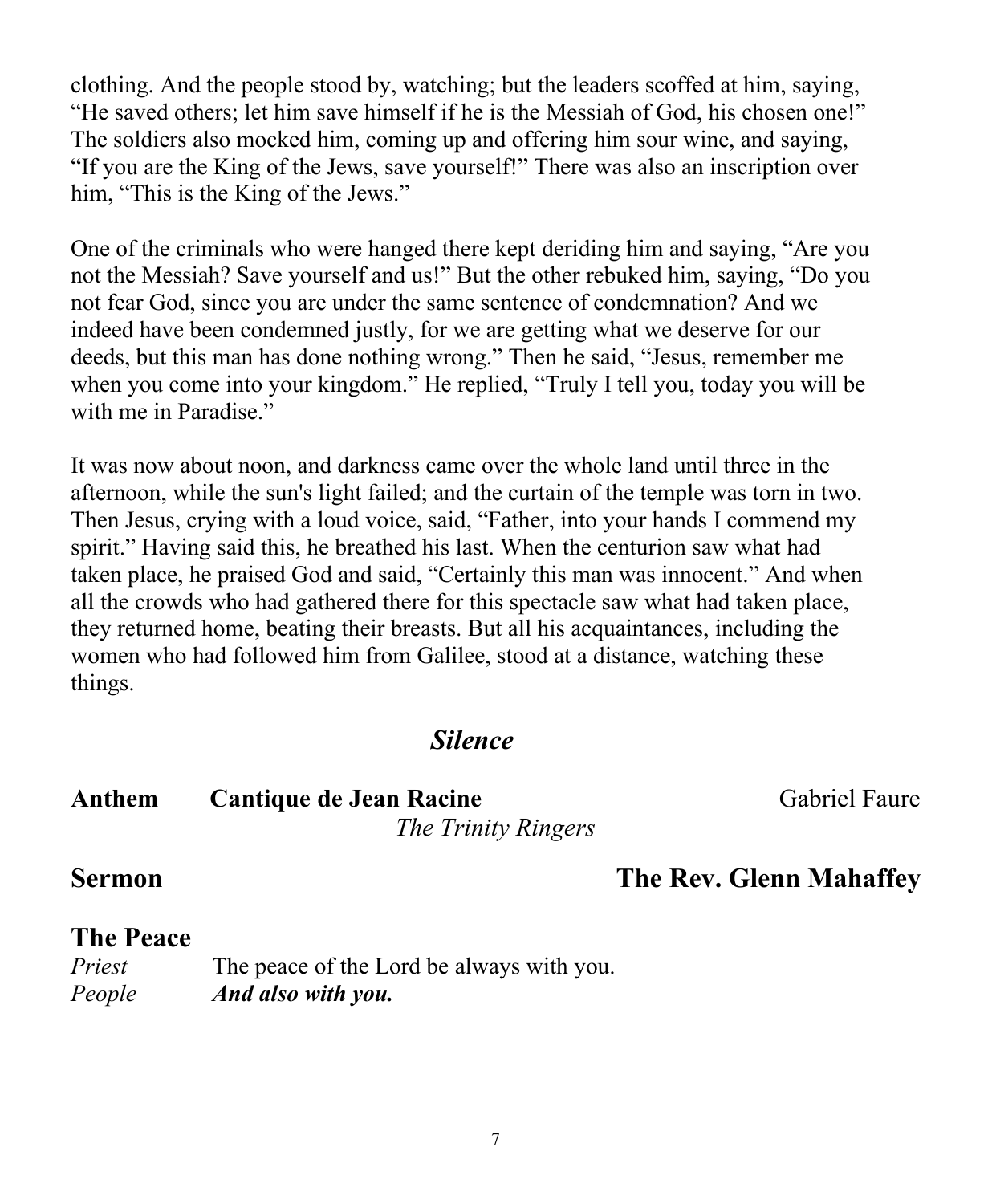## **The Holy Communion**

#### **The Offertory Sentence**

**Anthem Kyrie (Solemn Mass)** Louis Vierne

**Offertory Hymn 598, st. 4** *Mit Freuden zart*

*O wounded hands of Jesus, build in us thy new creation; Our pride is dust, our vaunt is stilled, we wait thy revelation: O love that triumphs over loss, we bring our hearts before thy cross To finish thy salvation.*

## **The Great Thanksgiving (Eucharistic Prayer D)**

| Priest | The Lord be with you.                      |
|--------|--------------------------------------------|
| People | And also with you.                         |
| Priest | Lift up your hearts.                       |
| People | We lift them to the Lord.                  |
| Priest | Let us give thanks to the Lord our God.    |
| People | It is right to give our thanks and praise. |
| Priest |                                            |

It is truly right to glorify you, Father, and to give you thanks; for you alone are God, living and true, dwelling in light inaccessible from before time and forever.

Fountain of life and source of all goodness, you made all things and fill them with your blessing; you created them to rejoice in the splendor of your radiance.

Countless throngs of angels stand before you to serve you night and day; and, beholding the glory of your presence, they offer you unceasing praise. Joining with them, and giving voice to every creature under heaven, we acclaim you, and glorify your Name, as we sing: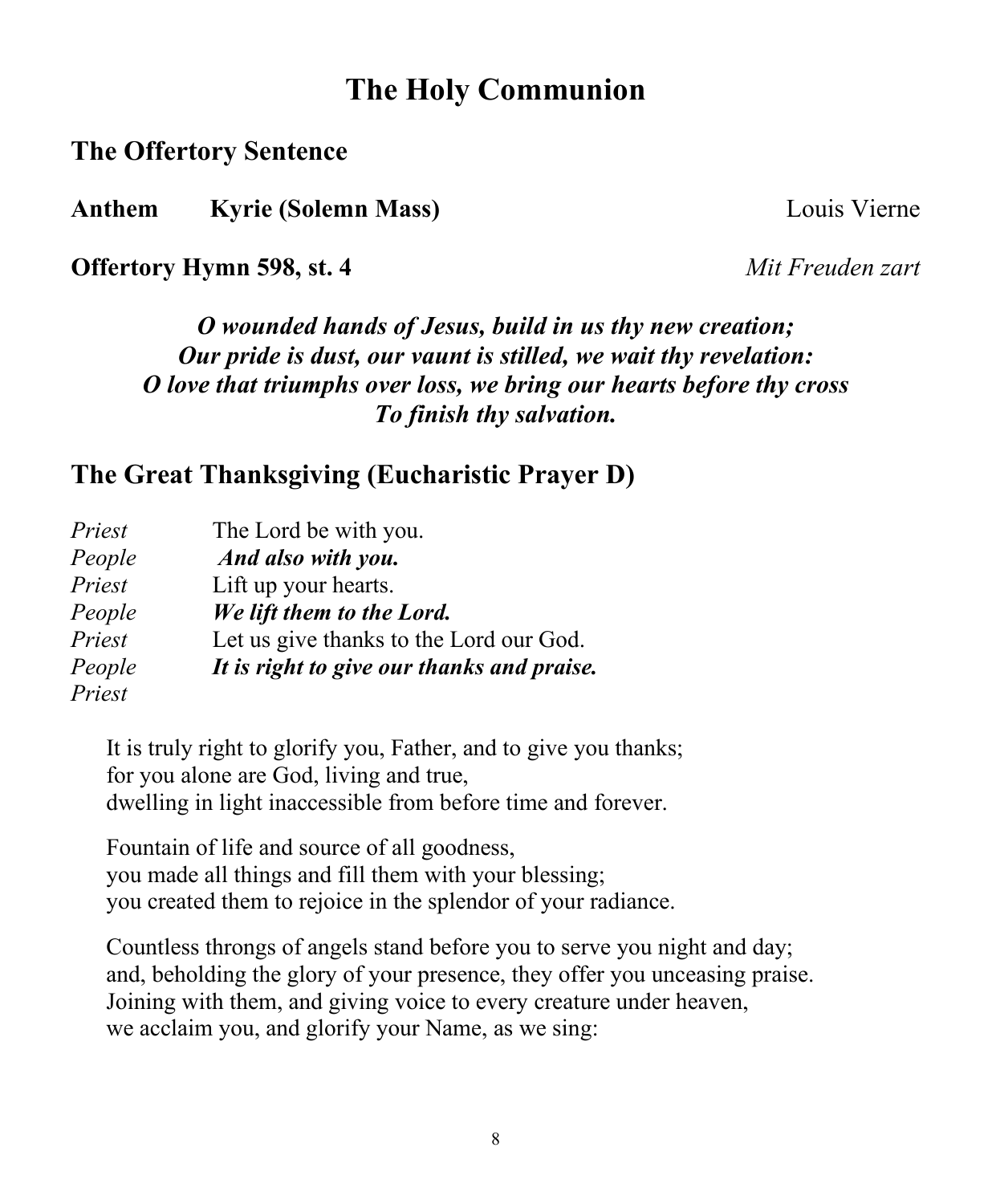#### **Sanctus and Benedictus Richard Proulx**



#### *Priest*

We acclaim you, holy Lord, glorious in power.

Your mighty works reveal your wisdom and love.

You formed us in your own image, giving the whole world into our care,

so that, in obedience to you, our Creator,

we might be faithful stewards and serve all your creatures.

When our disobedience took us far from you, you did not abandon us to the power of death. In your mercy you came to our help, so that in seeking you we might find you. Again and again, you called us into covenant with you, and through the prophets you taught us to hope for salvation.

Father, you loved the world so much that in the fullness of time you sent your only Son to be our Savior. Incarnate by the Holy Spirit, born of the Virgin Mary, He lived as one of us, yet without sin. To the poor he proclaimed the good news of salvation; to prisoners, freedom; to the sorrowful, joy.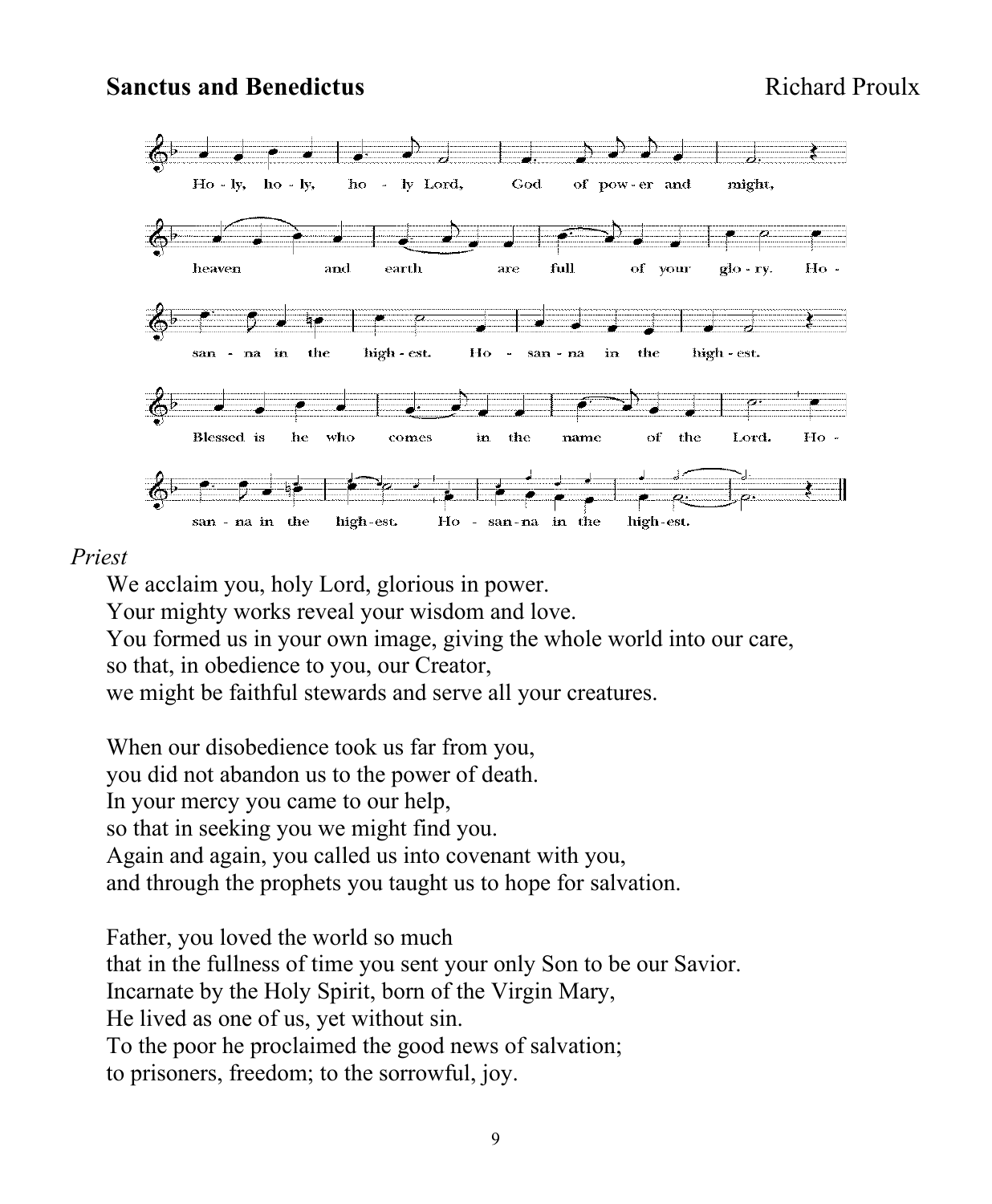To fulfill your purpose, he gave himself up to death; and, rising from the grave, destroyed death, and made the whole creation new.

And, that we might live no longer for ourselves, but for him who died and rose for us, he sent the Holy Spirit, his own first gift for those who believe, to complete his work in the world, and to bring to fulfillment the sanctification of all.

When the hour had come for him to be glorified by you, his heavenly Father, having loved his own who were in the world, he loved them to the end; at supper with them he took bread, and when he had given thanks to you, he broke it, and gave it to his disciples, and said, "Take, eat: This is my Body, which is given for you. Do this for the remembrance of me."

After supper he took the cup of wine; and when he had given thanks, he gave it to them, and said, "Drink this, all of you. This is my Blood of the new Covenant, which is shed for you and for many for the forgiveness of sins. Whenever you drink it, do this for the remembrance of me."

Father, we now celebrate this memorial of our redemption. Recalling Christ's death and his descent among the dead, proclaiming his resurrection and ascension to your right hand, awaiting his coming in glory; and offering to you, from the gifts you have given us, this bread and this cup, We praise you and we bless you.

*Priest and People*

*We praise you; we bless you, we give thanks to you, and we pray to you, Lord our God.*

Lord, we pray that in your goodness and mercy your Holy Spirit may descend upon us, and upon these gifts, Sanctifying them and showing them to be holy gifts for your holy people, the bread of life and the cup of salvation, the Body and Blood of your Son Jesus Christ.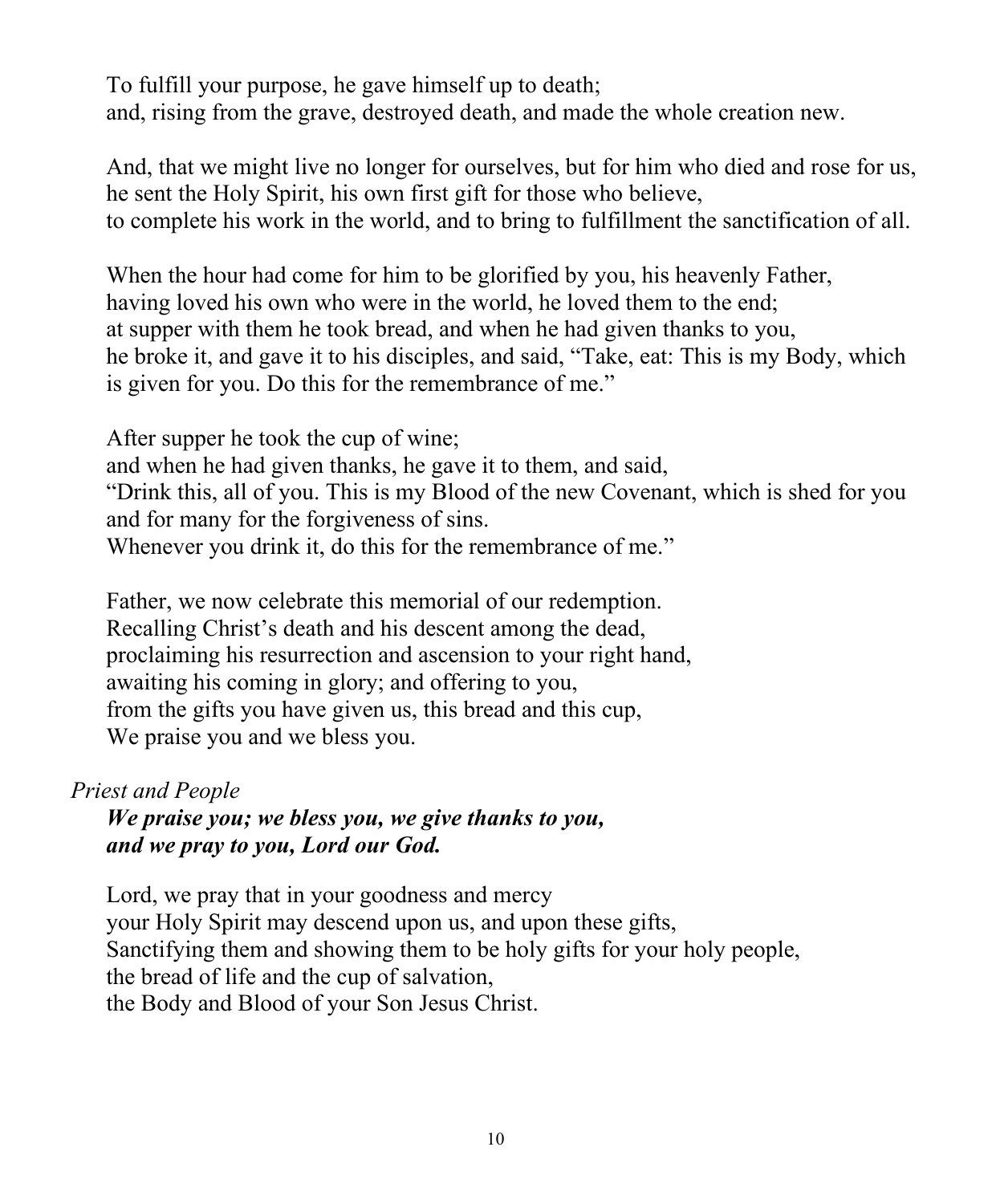Grant that all who share this bread and cup may become one body and one spirit, a living sacrifice in Christ, to the praise of your Name.

Remember, Lord, your one holy catholic and apostolic Church, redeemed by the blood of your Christ. Reveal its unity, guard its faith, and preserve it in peace.

Remember Michael, our Presiding Bishop, DeDe, our bishop; Glenn, our Priest; the Wardens and Vestry and all who minister in your Church.

Remember those with special needs**;** especially: Diane, Christine, Pam, Drieux, Katherine Bigelow, Michael, Abbott Copeland, Marcy and the Keeler Family, Rudy, Nancy Campbell, Andrew & Mary, Rebecca Seager, Michael Lawler, Ida Fernandes, Michelle, Jeremy & Kristin, Charles Levchak, Virginia Chatterton, Samantha & Mike McMullen, Rayleen Kie, Deanna and Martha Bennett. *Are there others?* 

Remember those who celebrate birthdays this week: Pat Bailey, Thomas Hanes, Bill Palmer, Beverly Hosten Dorsey and Kent Turner.

Remember all who have died in the peace of Christ, especially Robert Walkling, Sally Shumaker, Sai Loksupcharoen, Catherine Gazda, Therese Duwell, RoseMary Mintz and Nigel Robinson, who died recently.We remember John Keeler, in whose loving memory the palms have been given today, and all those whose faith is known to you alone; bring them into the place of eternal joy and light.

And grant that we may find our inheritance with all the saints who have found favor with you in ages past. We praise you in union with them and give you glory through your Son Jesus Christ our Lord.

Through Christ, and with Christ, and in Christ, all honor and glory are yours, Almighty God and Father, in the unity of the Holy Spirit, for ever and ever.

*AMEN***.**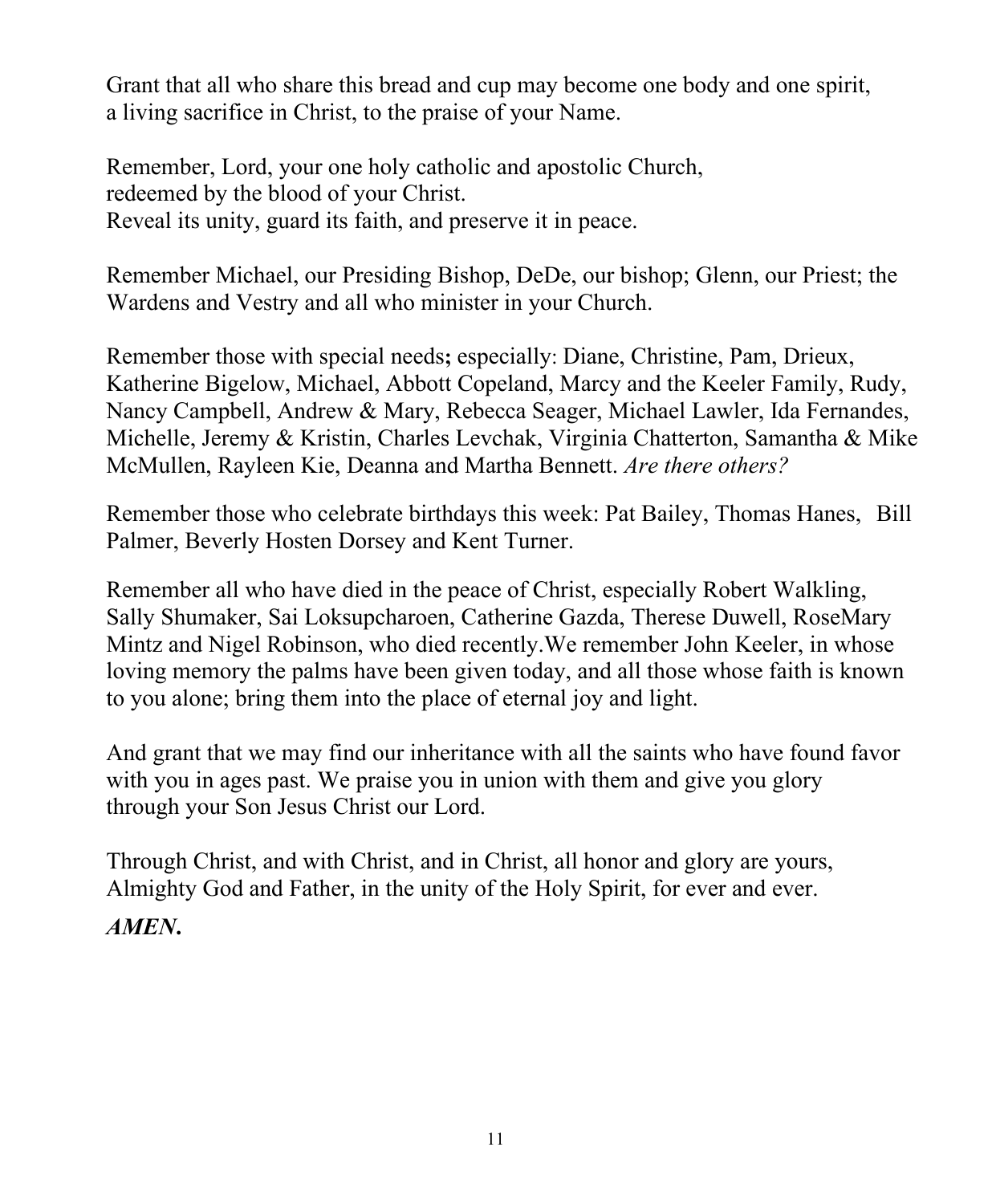## **The Lord's Prayer**

And now, as our Savior Christ has taught us, we are bold to say

*Our Father, who art in heaven, hallowed be thy Name, thy kingdom come, thy will be done, on earth as it is in heaven. Give us this day our daily bread. And forgive us our trespasses, as we forgive those who trespass against us. And lead us not into temptation, but deliver us from evil. For thine is the kingdom, and the power, and the glory, for ever and ever. Amen.*



This setting may be sung full by all, or by the choir, or as a versicle and response.

#### **Ministration of Communion**

*Priest* The Gifts of God for the People of God.

*All are welcome to take Communion.*

*This is the table, not of the Church, but of the Lord. It is made ready for those who love him and for those who want to love him more. So, come, you who have much faith and you who have little, you who have been here often and you who have not been here long, you who have tried to follow and you who have failed. Come, because it is the Lord who invites you. It is his will that those who want him can meet him here.*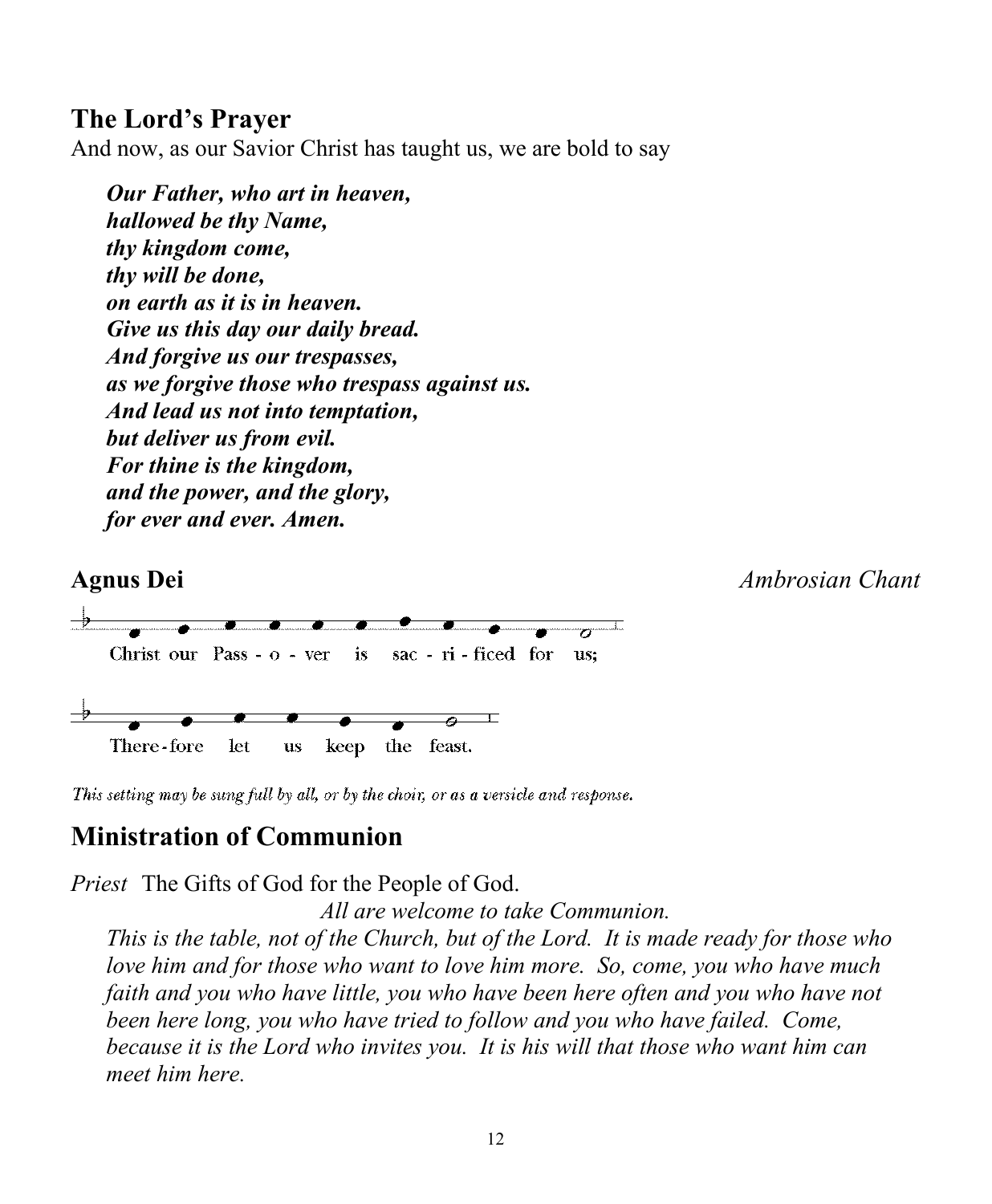#### **Prayer of Thanksgiving**

*Priest* Let us pray *Priest and People Eternal God, heavenly Father, you have graciously accepted us as living members of your Son our Savior Jesus Christ, and you have fed us with spiritual food in the Sacrament of his Body and Blood. Send us now into the world in peace, and grant us strength and courage to love and serve you with gladness and singleness of heart; through Christ our Lord. Amen.*

#### **The Blessing**

|                                      | Hymn 473 Lift High the Cross                                       | Crucifer   |
|--------------------------------------|--------------------------------------------------------------------|------------|
| <b>Dismissal</b><br>Priest<br>People | Let us go forth in the name of Christ.<br><b>Thanks be to God.</b> |            |
| Postlude                             | Allegro con moto<br>The Trinity Ringers                            | Jason Krug |

*You are invited to be seated for the postlude.*

13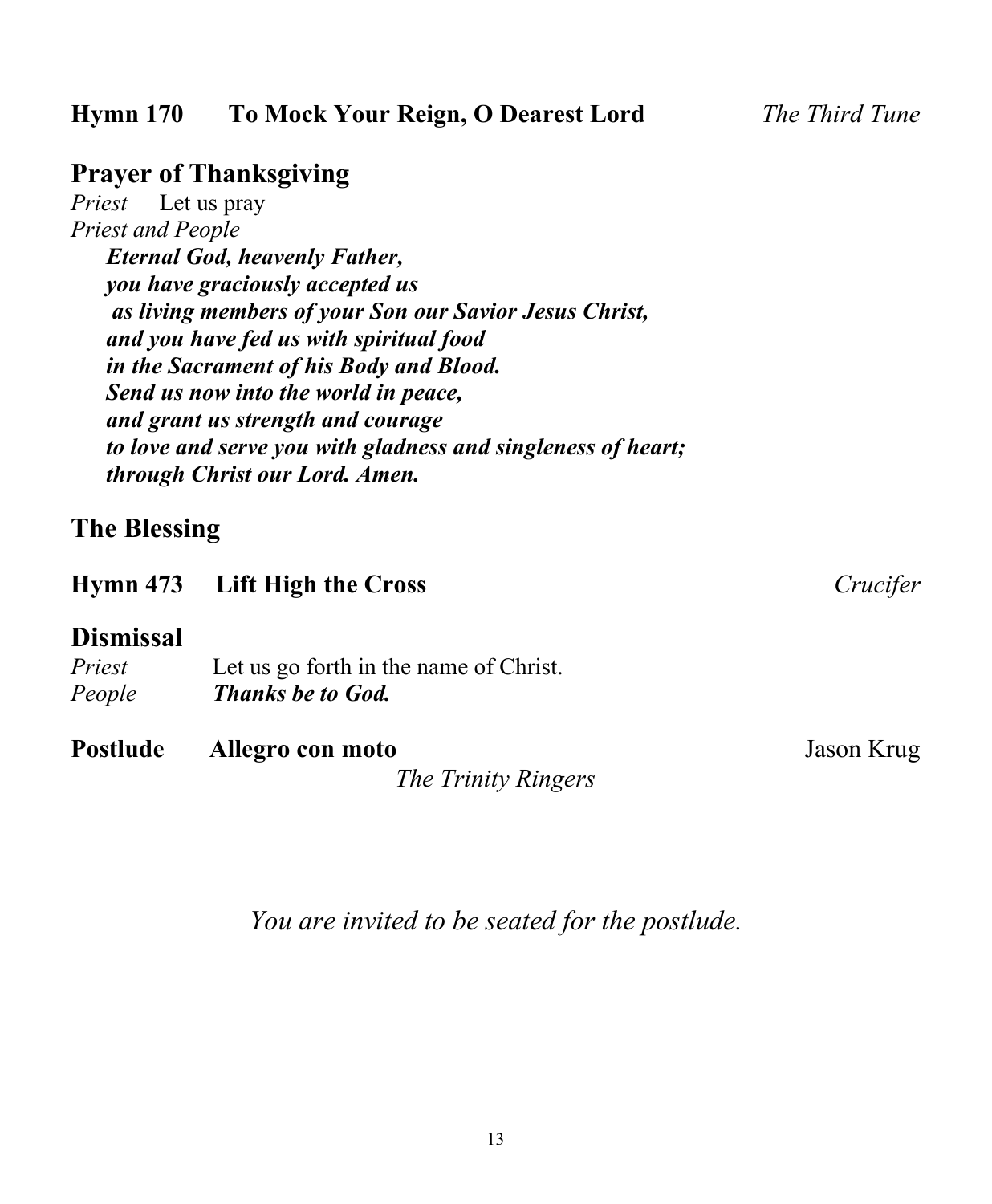## **PRAYER LIST**

Please keep the following in your daily prayers.

**Pray for our church:** For Justin, archbishop of Canterbury; for Michael, presiding bishop; DeDe, our bishop; Glenn, our priest. Pray for the people of Emmanuel Episcopal Church, Elmira and the people of Grace Episcopal Church, Elmira.

Pray for the people of Misión San Romero de América, their priest, the Rev. Juan Pablo Alvarado, and their seminarian Mario Luna in our companion diocese of El Salvador. Pray for the people of the Diocese of South Dakota in the Episcopal Church; Pray for the people of the Anglican Church of Korea. Pray for our Jubilee Center; the people, wardens, vestry, and staff of this church.

Pray for the world, for the innocents who are caught in the midst of conflict, especially in the Ukraine.

**Pray for those with special needs:** Diane; Christine; Pam; Drieux; Katherine Bigelow; Michael Abbott Copeland; Marcy and the Keeler family; Rudy; Nancy Campbell; Andrew & Mary; Rebecca Seager; Michael Lawler; Ida Fernandes; Michelle; Jeremy & Kristin; Bernice Georges; Chucky; Tom; Rose; Jeff & Nicole; Connie Alexander; Lorraine; Charles Levchak, Virginia Chatterton, Samantha & Mike McMullen, Rayleen Kie, Martha Bennett and Deanna

**Pray for those with continuing needs:** Shawn Kaiser; Jessica; Nancy Pille; Marsha Brown; Danielle Robbins; Jon Walz Koeppel; Heavenly, Roselle Illsley; Nathaniel Green; Masha Britten; Linda Bobletz; Robert, Gary and Bill

**Pray for those celebrating birthdays this week: Pat Bailey, Thomas Hanes, Bill** Palmer and Kent Turner.

**Pray for all who govern:** Joe, our president; Kathy, our governor; Jason, our county executive, and Jared, our mayor.

**Pray for members, loved ones, and their families in the military:** Kurt Albaugh, Laura & Nick Carter, Darlene Croston, Colin Davis, Wendy Finley,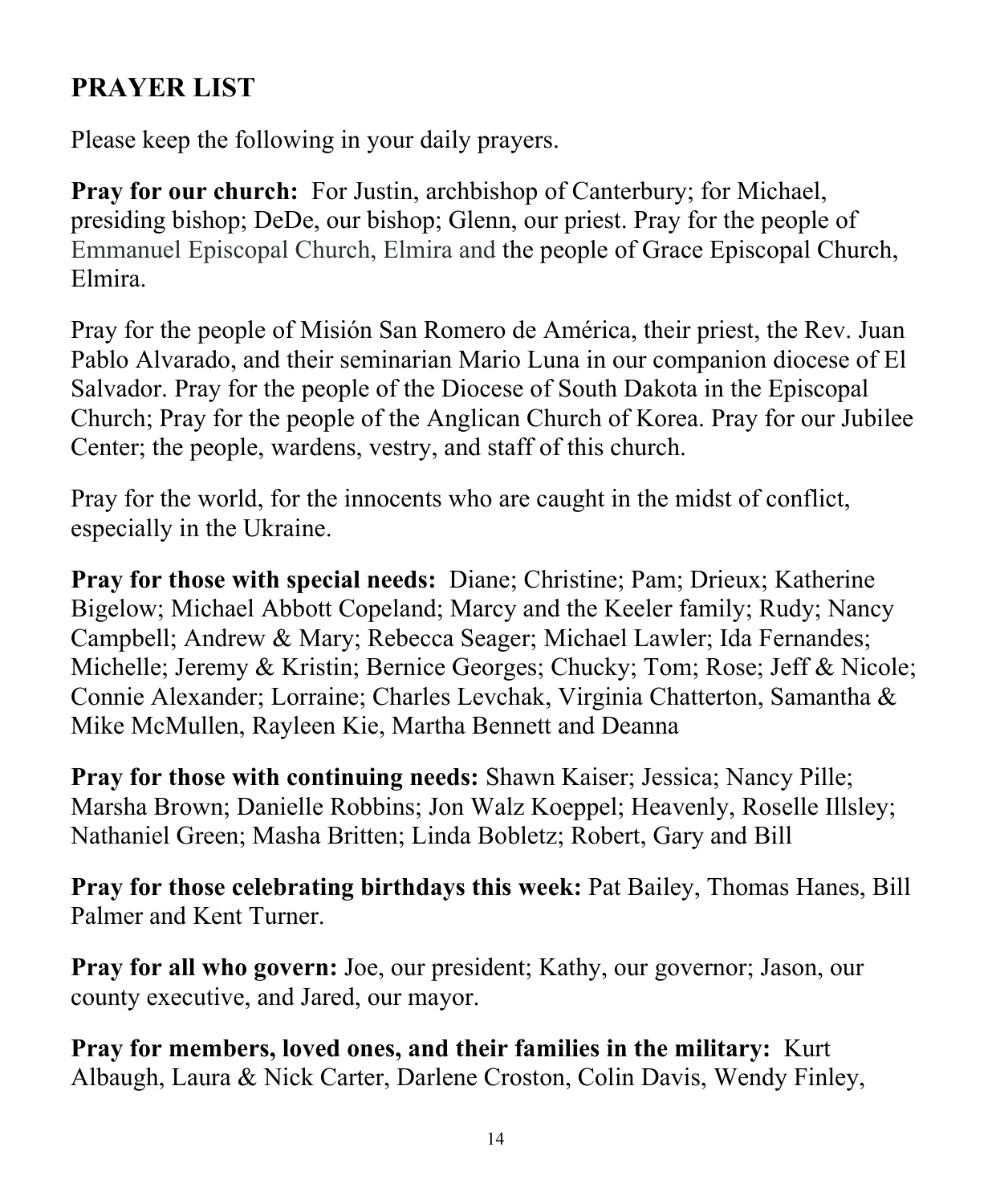David Komar, Joshua Loch, Marshall Cohen, Ben Sherwood Evans and Seth Thomas.

**Pray for those who have died:** Robert Walkling, Sally Shumaker, Sai Loksupcharoen, Catherine Gazda, John Keeler, RoseMary Mintz, Therese Duwell and Nigel Robinson brother of Louise Donohue.

#### **ANNOUNCEMENTS**

#### **LIVE streaming:**

*Palm Sunday, April 10th 2022 at 10 a.m. YouTube: [bit.ly/trinitybinghamton](https://www.youtube.com/c/TrinityMemorialEpiscopalChurch)*

#### **Calendar**

Sunday, April 10 8:30 & 10am Palm Sunday Liturgy & Eucharist Sunday, April 10 11:30 Canteen Lunch at the gym door Monday, April 11 9:00am Stepping Stones Quilters - dining room Monday, April 11 6:30pm Vestry Mtg. virtual Tuesday, April 12 9:30am Food Bank of the Southern Tier- Gym Wednesday, April 13 7:00pm Su Casa and Choir Rehearsal Thursday, April 14 1:15-3:30 Shakespeare Club in Common Room 7:00-8:00pm Maundy Thursday Service Friday, April 15 7:00pm Good Friday Service- Church Saturday, April 16 9:00am Starting from the Bottom- dining room Easter Sunday 8:30am First Eucharist of Easter 10am – Easter Eucharist with Choir and brass 11:30am – Easter Egg Hunt (garden)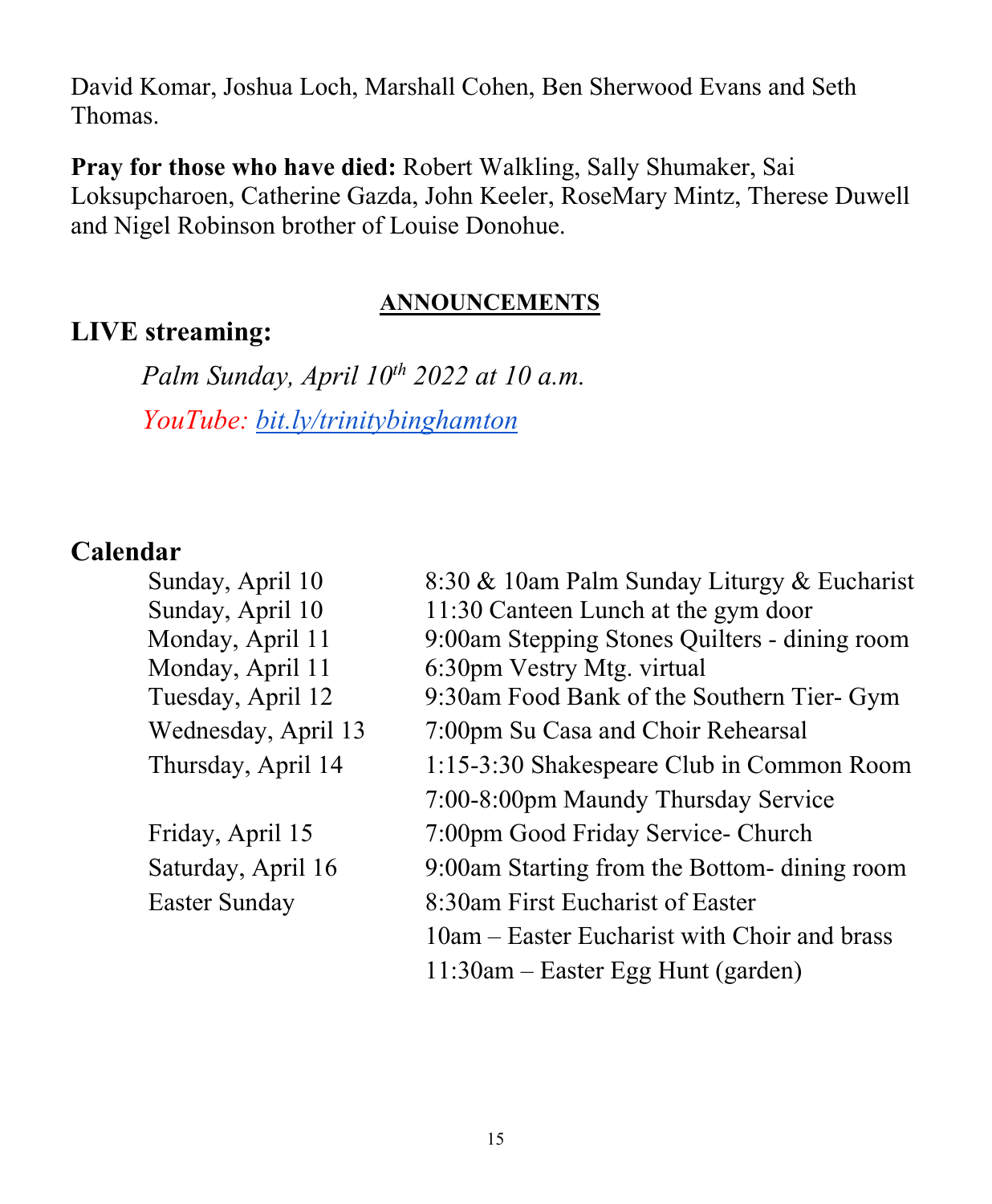**Assistance for Ukraine Special** thanks to all who contributed to Episcopal Renewal and Development to assist the millions of refugees in Ukraine. Trinity sent over \$4,000 as part of the total Diocesan contribution of over \$50,000.

## **Join us for some incredible music!**

**Palm Sunday,** April 10th, includes music from Handel's Messiah **Maundy Thursday,** April 14th, 7pm music of Searle Wright's for Communion Service  **Good Friday,** April 15th, 7pm services includes the moving *Reproaches*  of John Sanders  **Easter,** April 17th, 10am service includes music for brass and organ in addition to Trinity's choir.

## **Trinity Forums will resume the Sunday after Easter**

*In-person Forums are held at 11:30 in the Common Room and on TrinityZoom.org* 

#### **CHOW NEWS!**

Chow is in great need of donations to refill their shelves. We encourage everyone to please pick up a few non-perishable food items to bring with you next Sunday to add to your regular monetary offering. *Through Christ let us continually offer to God the sacrifice of praise, that is, the fruit of lips that acknowledge his Name. But do not neglect to do good and to share what you have, for such sacrifices are pleasing to God.* (Hebrews 13:15, 16)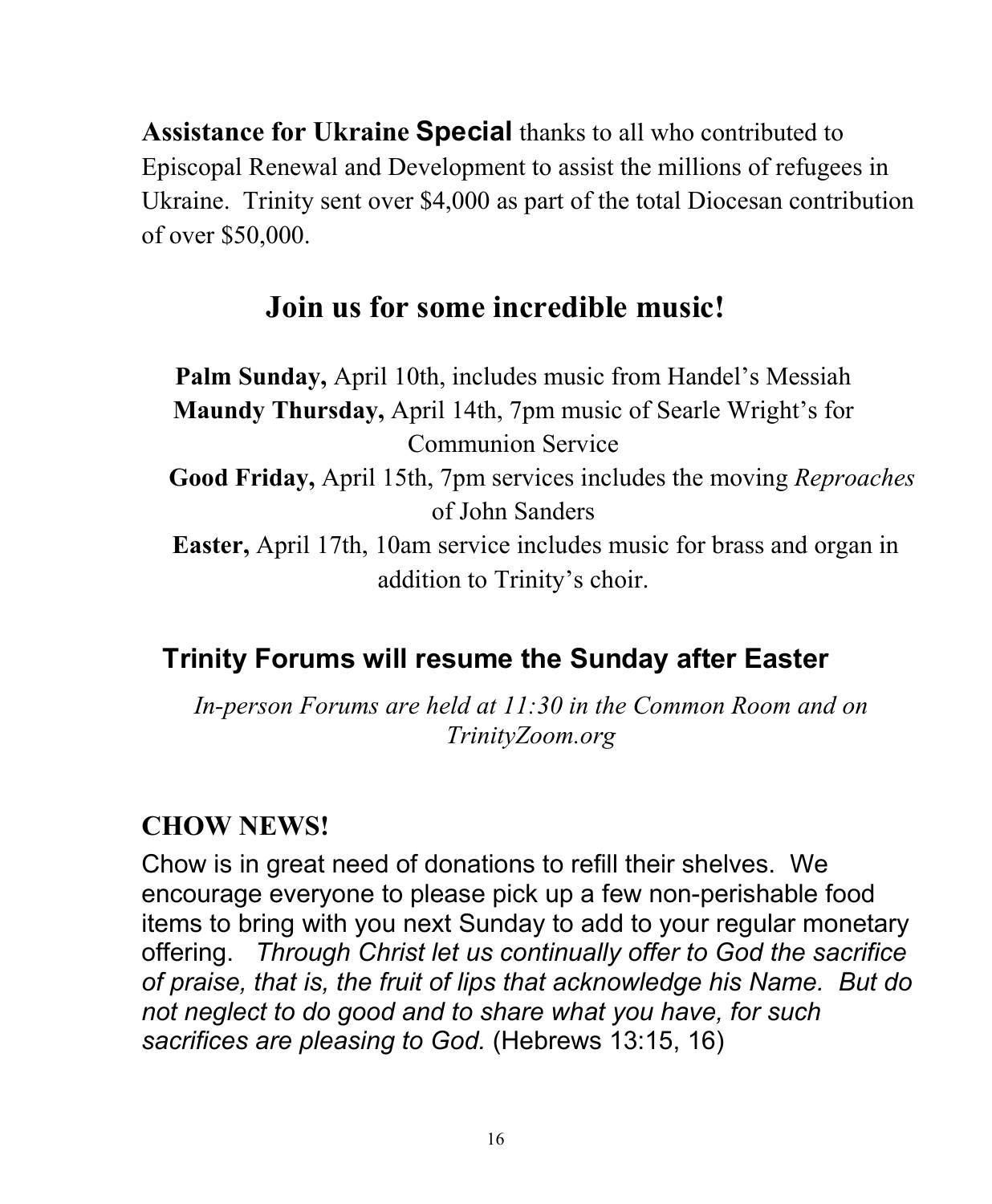## **Worship Ministries**

| <i>April 10, 2022</i>                  | $10:00$ a.m.                            |  |
|----------------------------------------|-----------------------------------------|--|
| <b>Altar Guild</b>                     | Ginny Hill, Sally Akel, Debbie Parmalee |  |
| <b>Acolyte</b>                         | Phyllis Amenda                          |  |
| <b>Worship Leader</b>                  | Darlene Croston                         |  |
| <b>Eucharistic</b><br><b>Ministers</b> | Nicole Huff, Jeff Fellows               |  |
| <b>Lector</b>                          | Ken Latimore                            |  |
| <b>Ushers</b>                          | Phil Evans, Cynthia Evans               |  |
| <b>Digital Minister</b>                | Bob Kuzia                               |  |

## *Last Week's Outreach*

The Canteen Lunch on March 27th was prepared by Temple Concorde They made 50 lunches for community members and handed out 15 through the Gym door.

## **Canteen Schedule**

| <b>Date</b>           | Cooking      | <b>Site</b><br><b>Manager</b> | <b>Host</b>  | P/U       |
|-----------------------|--------------|-------------------------------|--------------|-----------|
| <i>April 10, 2022</i> | St. Patricks | <b>Bill</b><br>Palmer         | S.<br>Dement | Jim/Brian |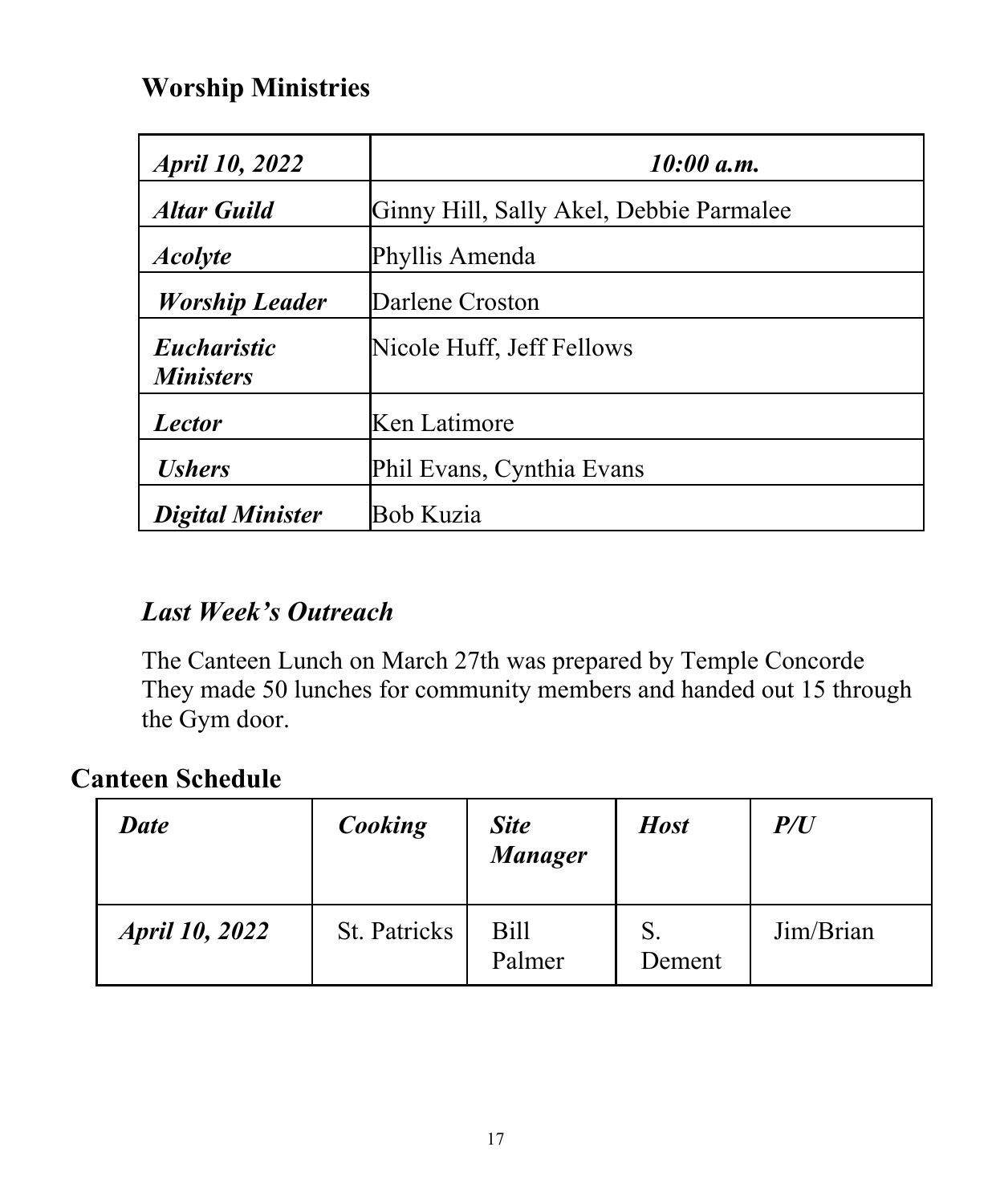## *Stewardship*

Our Capital Campaign is entering its final days and we are looking forward to closing it on Easter Sunday (April 17). We have received many much appreciated commitments to the campaign already; if you are planning to make a commitment, please do so before Easter! Pledge forms are available at both doors

- go to www.trinitymemorial.org and give through our web site.
- Mail in contributions: Trinity Memorial Church, 44 Main St., Binghamton, NY 13905
- give to the Clergy Discretionary fund to help those in need.. We greatly appreciate your faithfulness to the mission and ministry of Trinity Memorial Church.

## **Generosity Update**

Required weekly contributions \$4,029 Last week contributions \$6,640 Required year to date contributions \$56,404 Contributions received year to date \$73,524 Year to date difference \$17,120

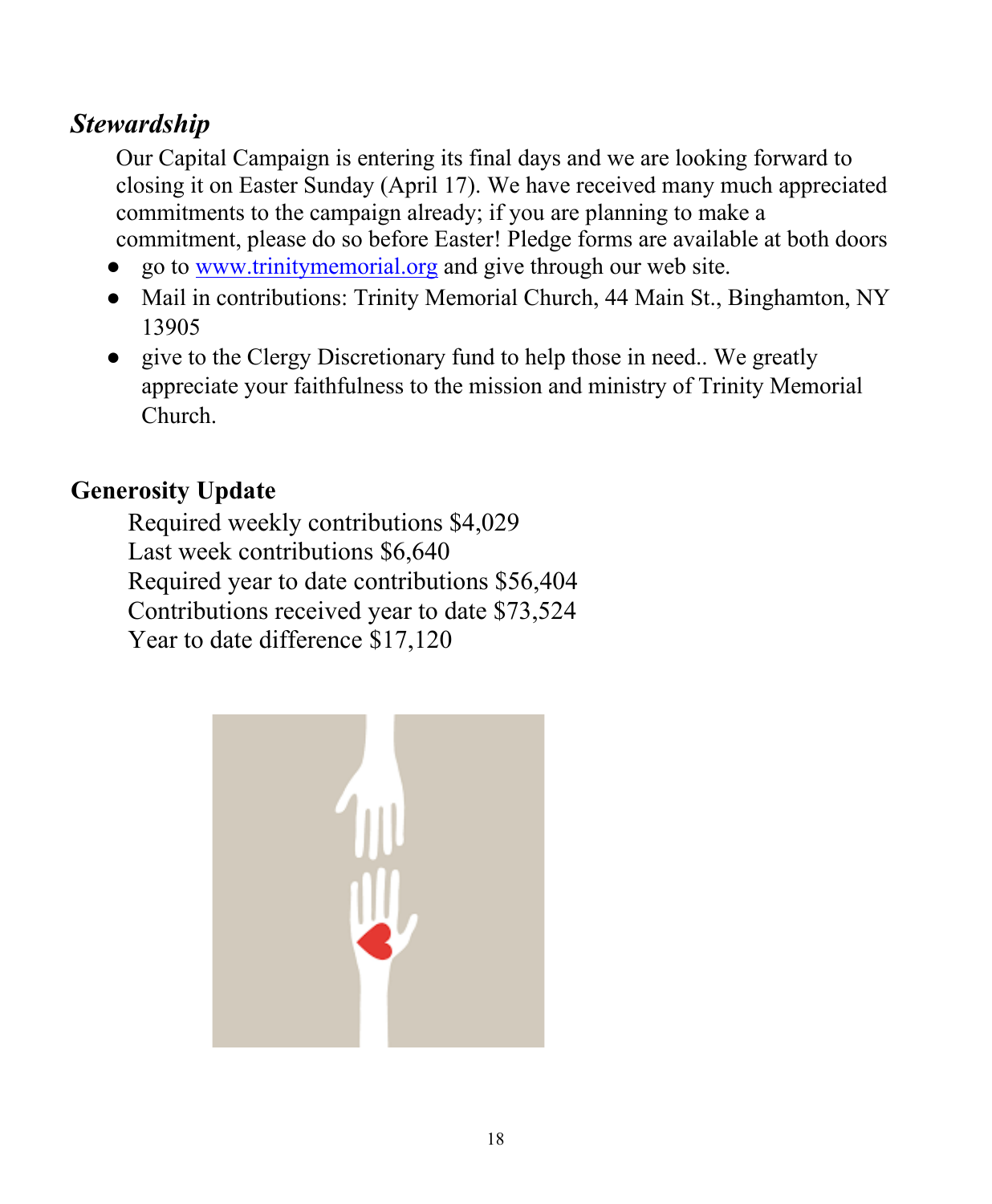# **Holy Week Schedule at Trinity**

## **Maundy Thursday, April 14**

7:00 p.m. Holy Eucharist, Stripping of Altar *including the music of Searle Wright*

## **Good Friday, April 15**

7:00 p.m. Good Friday Liturgy The choir sings the Solemn Reproaches by *John Sanders (a special offering is taken for the Church in Jerusalem)* 

## **Easter Day, Sunday April 17**

8:30 a.m. First Eucharist of Easter

10:00 a.m. Festive Eucharist with Choir & Brass

Children's Egg Hunt in the Garden following the 10:00 a.m. service.